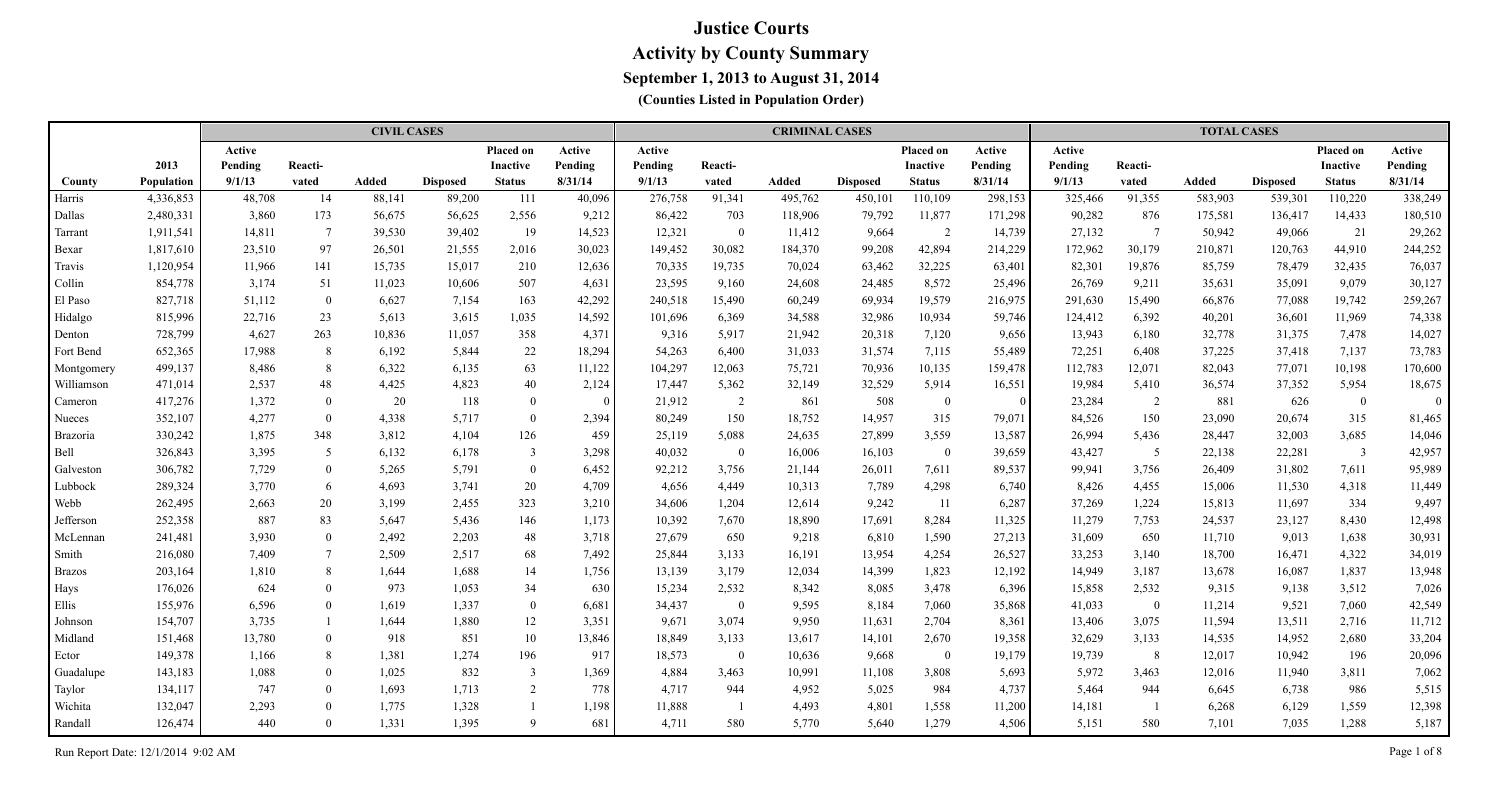|              |            |          |                | <b>CIVIL CASES</b> |                 |                |         |         |                | <b>CRIMINAL CASES</b> |                 |                  |         |         |                | <b>TOTAL CASES</b> |                 |                |         |
|--------------|------------|----------|----------------|--------------------|-----------------|----------------|---------|---------|----------------|-----------------------|-----------------|------------------|---------|---------|----------------|--------------------|-----------------|----------------|---------|
|              |            | Active   |                |                    |                 | Placed on      | Active  | Active  |                |                       |                 | Placed on        | Active  | Active  |                |                    |                 | Placed on      | Active  |
|              | 2013       | Pending  | Reacti-        |                    |                 | Inactive       | Pending | Pending | Reacti-        |                       |                 | <b>Inactive</b>  | Pending | Pending | Reacti-        |                    |                 | Inactive       | Pending |
| County       | Population | 9/1/13   | vated          | <b>Added</b>       | <b>Disposed</b> | <b>Status</b>  | 8/31/14 | 9/1/13  | vated          | Added                 | <b>Disposed</b> | <b>Status</b>    | 8/31/14 | 9/1/13  | vated          | <b>Added</b>       | <b>Disposed</b> | <b>Status</b>  | 8/31/14 |
| Gregg        | 123,024    | 8,525    | $\theta$       | 2,329              | 2,361           | $\theta$       | 5,019   | 11,026  | 2,665          | 9,006                 | 8,173           | 3,377            | 10,453  | 19,551  | 2,665          | 11,335             | 10,534          | 3,377          | 15,472  |
| Grayson      | 122,353    | 606      | $\overline{4}$ | 1,351              | 1,239           | 10             | 781     | 3,193   | 1,288          | 5,900                 | 6,939           | 1,353            | 2,902   | 3,799   | 1,292          | 7,251              | 8,178           | 1,363          | 3,683   |
| Potter       | 121,661    | 549      | $\overline{4}$ | 2,041              | 1,946           | 16             | 611     | 1,439   | 2,426          | 7,497                 | 7,616           | 2,385            | 1,345   | 1,988   | 2,430          | 9,538              | 9,562           | 2,401          | 1,956   |
| Parker       | 121,418    | 457      | $\overline{2}$ | 1,277              | 1,255           | 20             | 501     | 3,394   | 3,795          | 11,790                | 12,706          | 4,065            | 2,312   | 3,851   | 3,797          | 13,067             | 13,961          | 4,085          | 2,813   |
| Comal        | 118,480    | 429      | $\overline{0}$ | 1,091              | 967             | 61             | 428     | 7,826   | 1,943          | 13,377                | 12,835          | 3,135            | 7,202   | 8,255   | 1,943          | 14,468             | 13,802          | 3,196          | 7,630   |
| Tom Green    | 114,954    | 2,335    | $\overline{0}$ | 1,267              | 1,472           | $\overline{0}$ | 2,072   | 24,734  | $\bf{0}$       | 10,830                | 10,166          | $\overline{0}$   | 24,879  | 27,069  | $\overline{0}$ | 12,097             | 11,638          | $\mathbf{0}$   | 26,951  |
| Kaufman      | 108,568    | 11,044   | $\theta$       | 954                | 759             | 168            | 11,347  | 48,228  | 1,744          | 6,167                 | 5,809           | 1,926            | 48,355  | 59,272  | 1,744          | 7,121              | 6,568           | 2,094          | 59,702  |
| Bowie        | 93,487     | 4,898    | $\overline{0}$ | 1,617              | 851             | 51             | 5,679   | 19,832  | $\mathbf{0}$   | 3,415                 | 2,856           | - 1              | 18,442  | 24,730  | $\bf{0}$       | 5,032              | 3,707           | 52             | 24,121  |
| Victoria     | 90,028     | 1,152    | $\overline{0}$ | 1,077              | 992             |                | 1,218   | 13,772  | 2,207          | 10,100                | 8,947           | 3,744            | 13,911  | 14,924  | 2,207          | 11,177             | 9,939           | 3,745          | 15,129  |
| Angelina     | 87,441     | 969      | $\mathbf{0}$   | 915                | 895             | $\overline{0}$ | 601     | 13,627  | 1,104          | 7,463                 | 7,325           | 2,883            | 12,836  | 14,596  | 1,104          | 8,378              | 8,220           | 2,883          | 13,437  |
| Hunt         | 87,048     | 6,460    |                | 1,576              | 1,108           | 2              | 6,925   | 18,309  | 1,595          | 7,761                 | 10,255          | 1,259            | 16,115  | 24,769  | 1,596          | 9,337              | 11,363          | 1,261          | 23,040  |
| Rockwall     | 85,245     | 336      | 14             | 808                | 780             | 31             | 353     | 7,695   | 1,836          | 8,417                 | 7,416           | 2,544            | 7,704   | 8,031   | 1,850          | 9,225              | 8,196           | 2,575          | 8,057   |
| Orange       | 82,957     | 3,985    | $\overline{0}$ | 1,169              | 4,793           | $\overline{0}$ | 360     | 5,735   | 1,771          | 8,380                 | 8,211           | 2,588            | 5,488   | 9,720   | 1,771          | 9,549              | 13,004          | 2,588          | 5,848   |
| Henderson    | 78,675     | 2,054    | $\theta$       | 892                | 886             | $\overline{0}$ | 2,065   | 10,036  | 548            | 5,797                 | 5,526           | 1,109            | 9,333   | 12,090  | 548            | 6,689              | 6,412           | 1,109          | 11,398  |
| Liberty      | 76,907     | 1,555    | $\theta$       | 947                | 573             | $\theta$       | 1,604   | 22,543  | 2,000          | 9,050                 | 10,793          | 2,735            | 20,585  | 24,098  | 2,000          | 9,997              | 11,366          | 2,735          | 22,189  |
| Coryell      | 76,192     | 178      | $\theta$       | 625                | 586             | $\overline{0}$ | 236     | 2,505   | $\overline{0}$ | 2,330                 | 2,592           | 90               | 2,804   | 2,683   | $\bf{0}$       | 2,955              | 3,178           | 90             | 3,040   |
| Bastrop      | 75,825     | 2,180    | $\Omega$       | 613                | 589             | $\overline{0}$ | 2,193   | 25,335  | 1,300          | 12,776                | 13,226          | 3,396            | 23,053  | 27,515  | 1,300          | 13,389             | 13,815          | 3,396          | 25,246  |
| Walker       | 68,817     | 57       | $\Omega$       | 573                | 544             | $\theta$       | 111     | 18,839  | $\overline{0}$ | 9,292                 | 9,001           | $\mathbf{0}$     | 19,156  | 18,896  | $\overline{0}$ | 9,865              | 9,545           | $\bf{0}$       | 19,267  |
| Harrison     | 66,886     | 3,493    | $\Omega$       | 783                | 892             | $\theta$       | 3,399   | 19,579  | 1,866          | 10,839                | 11,735          | 2,690            | 18,371  | 23,072  | 1,866          | 11,622             | 12,627          | 2,690          | 21,770  |
| San Patricio | 66,137     | 449      | $\Omega$       | 442                | 299             | $\theta$       | 492     | 31,822  | 423            | 11,617                | 9,079           | 1,550            | 33,876  | 32,271  | 423            | 12,059             | 9,378           | 1,550          | 34,368  |
| Nacogdoches  | 65,330     | 1,200    | $\Omega$       | 670                | 553             | $\theta$       | 1,258   | 14,653  | 270            | 7,346                 | 11,415          | 3,639            | 10,898  | 15,853  | 270            | 8,016              | 11,968          | 3,639          | 12,156  |
| Starr        | 61,963     | 124      | $\overline{0}$ | 311                | 186             | $\theta$       | 247     | 7,537   | $\overline{0}$ | 6,274                 | 2,369           | $\overline{0}$   | 9,813   | 7,661   | $\bf{0}$       | 6,585              | 2,555           | $\bf{0}$       | 10,060  |
| Wise         | 60,939     | 132      | 2              | 409                | 419             |                | 113     | 8,290   | 2,189          | 11,645                | 12,391          | 3,414            | 3,841   | 8,422   | 2,191          | 12,054             | 12,810          | 3,415          | 3,954   |
| Anderson     | 57,938     | 335      | $\Omega$       | 374                | 346             | $\Omega$       | 363     | 7,024   | 1,756          | 7,284                 | 7,927           | 1,661            | 5,324   | 7,359   | 1,756          | 7,658              | 8,273           | 1,661          | 5,687   |
| Maverick     | 55,932     | $\Omega$ | $\theta$       | 149                | 44              | $\Omega$       | 105     | 3,327   | $\overline{0}$ | 3,730                 | 2,232           | $\boldsymbol{0}$ | 4,825   | 3,327   | $\bf{0}$       | 3,879              | 2,276           | $\bf{0}$       | 4,930   |
| Hardin       | 55,417     | 163      | 114            | 457                | 562             | $\overline{3}$ | 207     | 14,163  | 31             | 3,808                 | 3,965           | 25               | 12,255  | 14,326  | 145            | 4,265              | 4,527           | 28             | 12,462  |
| Rusk         | 53,622     | 295      | 2              | 380                | 441             |                | 213     | 16,444  | 922            | 5,001                 | 7,106           | 1,818            | 13,493  | 16,739  | 924            | 5,381              | 7,547           | 1,822          | 13,706  |
| Hood         | 52,905     | 1,243    | $\theta$       | 648                | 591             | $\theta$       | 1,291   | 3,473   | 830            | 4,706                 | 4,864           | 865              | 3,295   | 4,716   | 830            | 5,354              | 5,455           | 865            | 4,586   |
| Van Zandt    | 52,481     | 472      | $\Omega$       | 492                | 445             | $\Omega$       | 509     | 11,616  | 958            | 4,572                 | 4,740           | 1,590            | 11,532  | 12,088  | 958            | 5,064              | 5,185           | 1,590          | 12,041  |
| Cherokee     | 50,878     | 1,278    | $\Omega$       | 389                | 976             | $\theta$       | 724     | 14,362  | 129            | 6,106                 | 6,582           | 717              | 13,875  | 15,640  | 129            | 6,495              | 7,558           | 717            | 14,599  |
| Kerr         | 49,953     | 107      | $\Omega$       | 417                | 407             | $\Omega$       | 142     | 5,425   | $\overline{0}$ | 2,690                 | 2,482           | $\mathbf{0}$     | 5,684   | 5,532   | $\overline{0}$ | 3,107              | 2,889           | $\overline{0}$ | 5,826   |
| Lamar        | 49,426     | 1,060    | $\Omega$       | 608                | 605             |                | 1,698   | 2,328   | 398            | 3,674                 | 3,817           | 472              | 5,685   | 3,388   | 398            | 4,282              | 4,422           | 474            | 7,383   |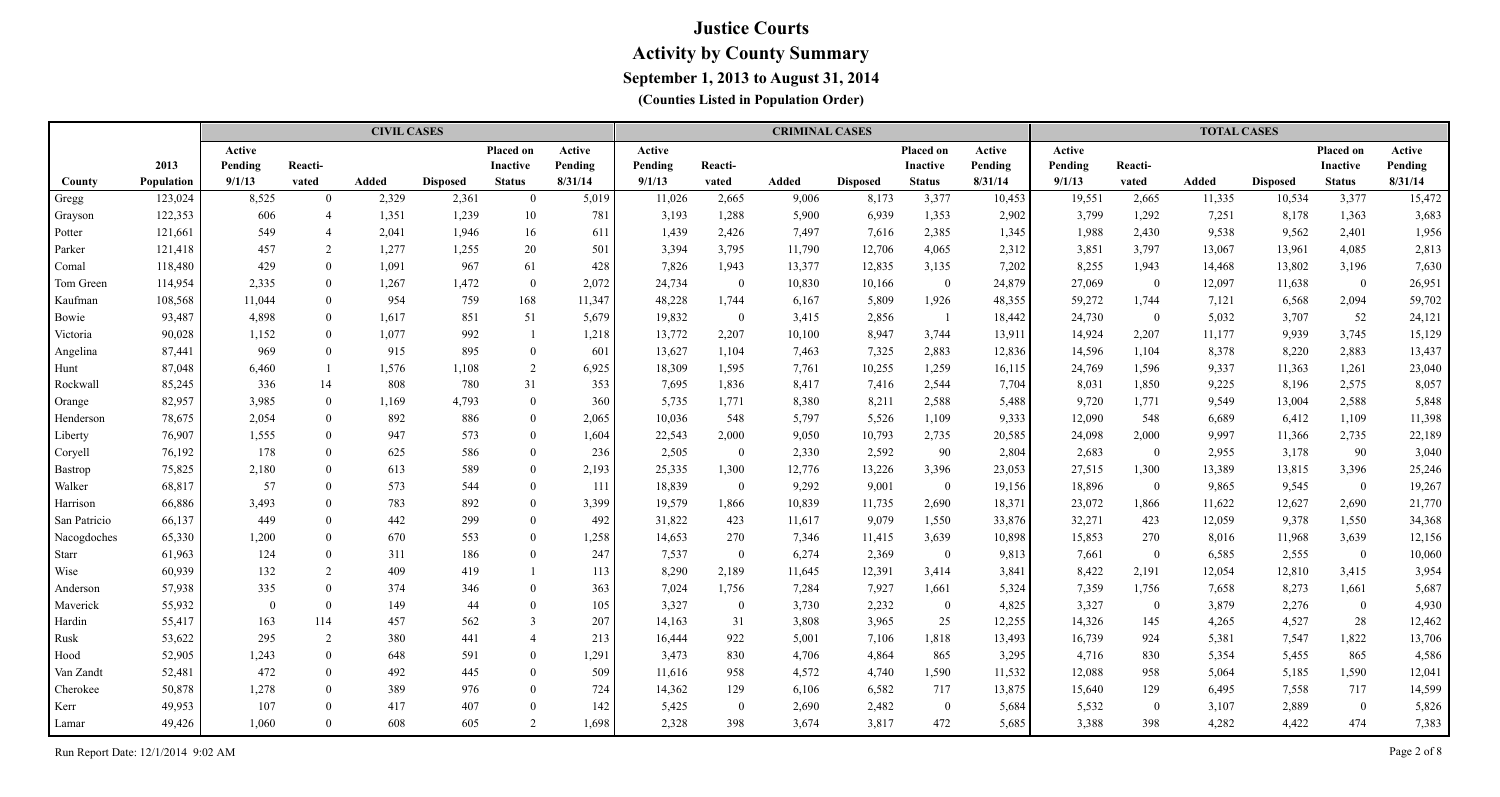|                   |            |         |                | <b>CIVIL CASES</b> |                 |                |         |         |                | <b>CRIMINAL CASES</b> |                 |                 |         |                |                | <b>TOTAL CASES</b> |                 |                 |              |
|-------------------|------------|---------|----------------|--------------------|-----------------|----------------|---------|---------|----------------|-----------------------|-----------------|-----------------|---------|----------------|----------------|--------------------|-----------------|-----------------|--------------|
|                   |            | Active  |                |                    |                 | Placed on      | Active  | Active  |                |                       |                 | Placed on       | Active  | Active         |                |                    |                 | Placed on       | Active       |
|                   | 2013       | Pending | Reacti-        |                    |                 | Inactive       | Pending | Pending | Reacti-        |                       |                 | <b>Inactive</b> | Pending | Pending        | Reacti-        |                    |                 | Inactive        | Pending      |
| County            | Population | 9/1/13  | vated          | Added              | <b>Disposed</b> | <b>Status</b>  | 8/31/14 | 9/1/13  | vated          | Added                 | <b>Disposed</b> | <b>Status</b>   | 8/31/14 | 9/1/13         | vated          | Added              | <b>Disposed</b> | <b>Status</b>   | 8/31/14      |
| Val Verde         | 48,623     | 3,519   | $\mathbf{0}$   | 550                | 607             | $\Omega$       | 1,850   | 10,189  | $\mathbf{0}$   | 3,906                 | 2,782           | $7\phantom{.0}$ | 13,878  | 13,708         | $\bf{0}$       | 4,456              | 3,389           | $7\phantom{.0}$ | 15,728       |
| Navarro           | 48,038     | 211     | $\overline{0}$ | 667                | 638             | $\bf{0}$       | 240     | 7,223   | 1,453          | 7,182                 | 5,973           | 2,236           | 7,649   | 7,434          | 1,453          | 7,849              | 6,611           | 2,236           | 7,889        |
| Medina            | 47,399     | 450     | $\Omega$       | 329                | 189             | 12             | 1,522   | 39,763  | 92             | 11,049                | 9,911           | 2,263           | 40,414  | 40,213         | 92             | 11,378             | 10,100          | 2,275           | 41,936       |
| Atascosa          | 47,093     | 252     | $\overline{0}$ | 210                | 144             | $\overline{0}$ | 241     | 19,899  | 23             | 5,122                 | 2,309           | 29              | 16,870  | 20,151         | 23             | 5,332              | 2,453           | 29              | 17,111       |
| Polk              | 45,790     | 530     | $\Omega$       | 485                | 405             | 17             | 601     | 7,919   | 1,079          | 5,865                 | 5,730           | 1,320           | 7,833   | 8,449          | 1,079          | 6,350              | 6,135           | 1,337           | 8,434        |
| Wilson            | 45,418     | 438     | $\Omega$       | 176                | 193             | $\mathbf{0}$   | 417     | 2,183   | 676            | 3,224                 | 3,178           | 849             | 2,087   | 2,621          | 676            | 3,400              | 3,371           | 849             | 2,504        |
| Waller            | 45,213     | 226     | $\Omega$       | 369                | 343             | $\theta$       | 408     | 9,885   | 1,013          | 5,746                 | 5,435           | 1,206           | 6,235   | 10,111         | 1,013          | 6,115              | 5,778           | 1,206           | 6,643        |
| Burnet            | 43,823     | 100     | $\theta$       | 331                | 352             | $\theta$       | 108     | 1,857   | 424            | 4,828                 | 4,862           | 501             | 2,127   | 1,957          | 424            | 5,159              | 5,214           | 501             | 2,235        |
| Wood              | 42,306     | 1,374   | $\theta$       | 375                | 329             |                | 1,502   | 4,783   | 145            | 3,648                 | 3,525           | 100             | 5,151   | 6,157          | 145            | 4,023              | 3,854           | 101             | 6,653        |
| Jim Wells         | 41,680     | 1,513   | $\theta$       | 670                | 710             | 12             | 859     | 24,823  | $\mathfrak{Z}$ | 4,858                 | 3,716           | 11              | 25,798  | 26,336         | $\overline{3}$ | 5,528              | 4,426           | 23              | 26,657       |
| Wharton           | 41,216     | 657     | $\mathbf{0}$   | 575                | 463             | $\theta$       | 769     | 16,439  | 192            | 5,993                 | 5,727           | 128             | 16,755  | 17,096         | 192            | 6,568              | 6,190           | 128             | 17,524       |
| Upshur            | 39,884     | 184     | $\Omega$       | 189                | 204             | $\bf{0}$       | 90      | 5,353   | $\overline{2}$ | 1,520                 | 1,431           | $\overline{0}$  | 2,000   | 5,537          | 2              | 1,709              | 1,635           | $\bf{0}$        | 2,090        |
| Erath             | 39,658     | 1,501   | $\overline{0}$ | 253                | 254             | 5              | 1,480   | 4,382   | 9              | 2,813                 | 2,819           | 20              | 4,365   | 5,883          | 9              | 3,066              | 3,073           | 25              | 5,845        |
| Caldwell          | 39,232     | 938     | $\theta$       | 338                | 261             | $\theta$       | 991     | 19,054  | 347            | 8,763                 | 8,258           | 640             | 19,546  | 19,992         | 347            | 9,101              | 8,519           | 640             | 20,537       |
| Cooke             | 38,467     | 393     | $\theta$       | 327                | 276             | $\theta$       | 445     | 12,988  | 627            | 5,418                 | 5,730           | 683             | 12,578  | 13,381         | 627            | 5,745              | 6,006           | 683             | 13,023       |
| Kendall           | 37,766     | 114     | $\theta$       | 162                | 191             | $\theta$       | 76      | 4,019   | $\overline{1}$ | 3,021                 | 2,364           | 65              | 1,317   | 4,133          | -1             | 3,183              | 2,555           | 65              | 1,393        |
| Brown             | 37,749     | 599     | $\Omega$       | 478                | 311             | $\theta$       | 554     | 4,815   | 217            | 2,992                 | 3,334           | 350             | 4,651   | 5,414          | 217            | 3,470              | 3,645           | 350             | 5,205        |
| Chambers          | 36,812     | 577     | $\Omega$       | 333                | 236             |                | 623     | 26,169  | 18             | 12,075                | 10,497          | 13              | 27,791  | 26,746         | 18             | 12,408             | 10,733          | 14              | 28,414       |
| Matagorda         | 36,592     | 156     |                | 443                | 370             | 2              | 276     | 2,817   | 749            | 3,542                 | 3,795           | 268             | 3,307   | 2,973          | 750            | 3,985              | 4,165           | 270             | 3,583        |
| Howard            | 36,147     | 2,354   | $\theta$       | 352                | 348             | 6              | 2,355   | 2,615   | 956            | 4,856                 | 4,613           | 1,241           | 2,518   | 4,969          | 956            | 5,208              | 4,961           | 1,247           | 4,873        |
| Hale              | 35,764     | 221     | $\Omega$       | 271                | 237             | $\theta$       | 255     | 6,194   | 777            | 2,736                 | 2,683           | 1,267           | 5,751   | 6,415          | 777            | 3,007              | 2,920           | 1,267           | 6,006        |
| Jasper            | 35,649     | 198     | $\Omega$       | 51                 | 69              | $\theta$       | 224     | 7,244   | 5 <sub>o</sub> | 4,763                 | 4,726           | $\overline{0}$  | 7,340   | 7,442          | $\overline{5}$ | 4,814              | 4,795           | $\bf{0}$        | 7,564        |
| Hopkins           | 35,565     | 522     | $\Omega$       | 510                | 456             | $\theta$       | 581     | 7,517   | 576            | 4,116                 | 3,978           | 544             | 7,770   | 8,039          | 576            | 4,626              | 4,434           | 544             | 8,351        |
| Hill              | 34,823     | 62      | $\Omega$       | 65                 | 93              | 5              | 48      | 4,527   | $\bf{0}$       | 3,133                 | 2,500           | $\overline{0}$  | 5,293   | 4,589          | $\overline{0}$ | 3,198              | 2,593           | $5\overline{)}$ | 5,341        |
| <b>Washington</b> | 34,147     | 208     | $\theta$       | 264                | 323             | $\Omega$       | 142     | 13,796  | 439            | 1,904                 | 3,504           | 532             | 12,526  | 14,004         | 439            | 2,168              | 3,827           | 532             | 12,668       |
| Fannin            | 33,659     |         |                |                    |                 |                |         |         |                |                       |                 |                 |         | $\overline{0}$ | $\overline{0}$ | $\overline{0}$     | $\overline{0}$  | $\bf{0}$        | $\mathbf{0}$ |
| Bee               | 32,799     | 804     | $\theta$       | 242                | 156             | 2              | 871     | 7,644   | 263            | 4,463                 | 3,610           | 306             | 7,584   | 8,448          | 263            | 4,705              | 3,766           | 308             | 8,455        |
| Titus             | 32,581     | 250     | $\Omega$       | 204                | 201             | $\overline{0}$ | 456     | 5,148   | 565            | 3,606                 | 3,595           | 994             | 5,039   | 5,398          | 565            | 3,810              | 3,796           | 994             | 5,495        |
| Kleberg           | 32,101     | 8       | $\Omega$       | 56                 | 52              | $\theta$       | 21      | 7,645   | $\mathbf{0}$   | 3,788                 | 3,057           | 55              | 10,409  | 7,653          | $\overline{0}$ | 3,844              | 3,109           | 55              | 10,430       |
| Cass              | 30,331     | 832     | $\Omega$       | 182                | 197             | $\theta$       | 849     | 5,044   | 63             | 4,082                 | 4,841           | 1,153           | 6,057   | 5,876          | 63             | 4,264              | 5,038           | 1,153           | 6,906        |
| Austin            | 28,847     | 102     | $\Omega$       | 165                | 207             | $\theta$       | 76      | 13,365  | 62             | 9,181                 | 9,285           | 180             | 13,154  | 13,467         | 62             | 9,346              | 9,492           | 180             | 13,230       |
| Palo Pinto        | 27,889     | 792     | $\Omega$       | 414                | 385             | $\Omega$       | 813     | 18,798  | 44             | 5,468                 | 4,943           | 109             | 19,400  | 19,590         | 44             | 5,882              | 5,328           | 109             | 20,213       |

Run Report Date: 12/1/2014 9:02 AM Page 3 of 8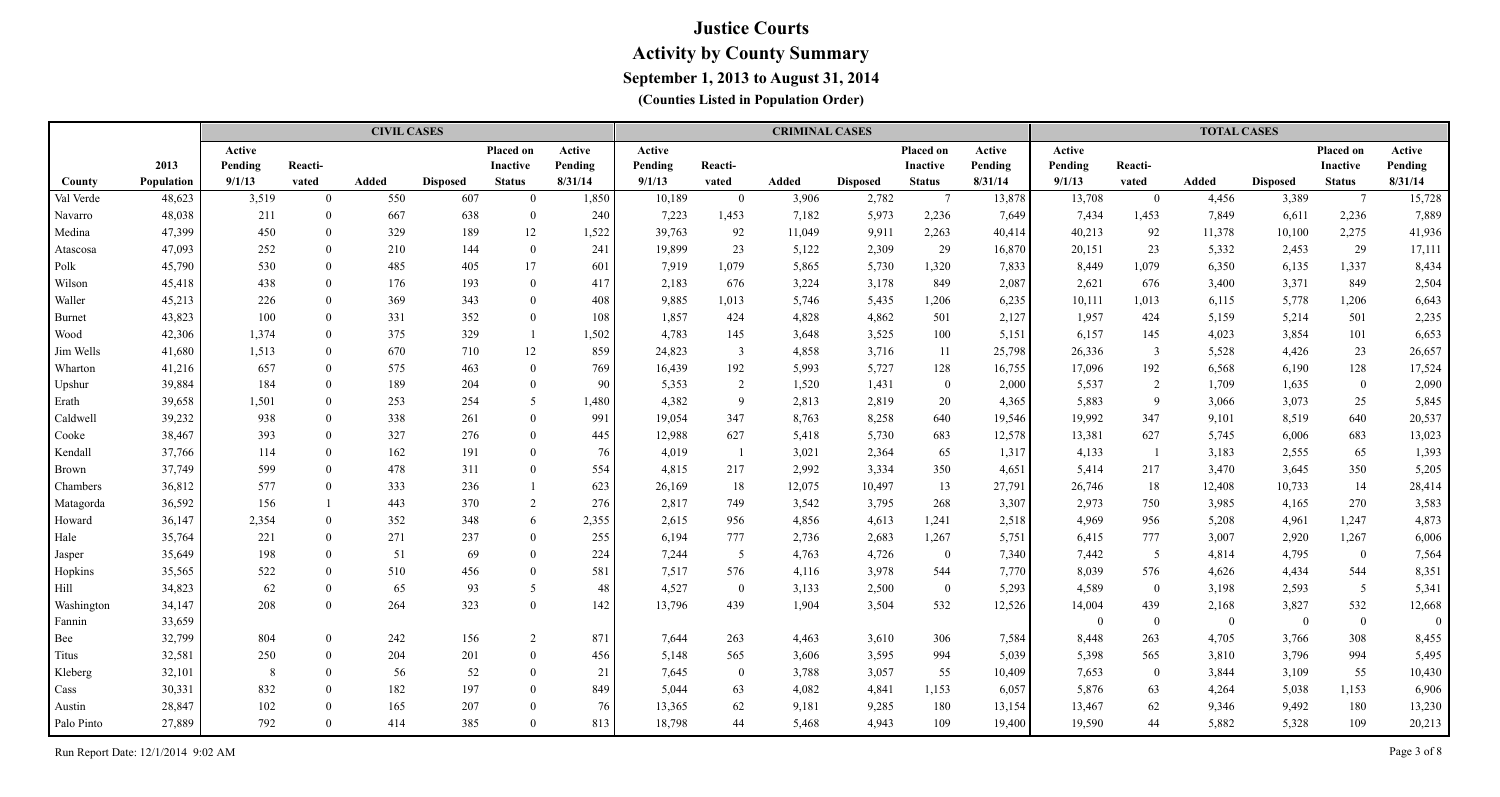|             |                   |          |                | <b>CIVIL CASES</b> |                 |                 |         |         |                 | <b>CRIMINAL CASES</b> |                 |                 |         |         |                | <b>TOTAL CASES</b> |                 |                |         |
|-------------|-------------------|----------|----------------|--------------------|-----------------|-----------------|---------|---------|-----------------|-----------------------|-----------------|-----------------|---------|---------|----------------|--------------------|-----------------|----------------|---------|
|             |                   | Active   |                |                    |                 | Placed on       | Active  | Active  |                 |                       |                 | Placed on       | Active  | Active  |                |                    |                 | Placed on      | Active  |
|             | 2013              | Pending  | Reacti-        |                    |                 | <b>Inactive</b> | Pending | Pending | Reacti-         |                       |                 | Inactive        | Pending | Pending | Reacti-        |                    |                 | Inactive       | Pending |
| County      | <b>Population</b> | 9/1/13   | vated          | Added              | <b>Disposed</b> | <b>Status</b>   | 8/31/14 | 9/1/13  | vated           | Added                 | <b>Disposed</b> | <b>Status</b>   | 8/31/14 | 9/1/13  | vated          | <b>Added</b>       | <b>Disposed</b> | <b>Status</b>  | 8/31/14 |
| Uvalde      | 26,926            | 1,335    | $\overline{0}$ | 163                | 323             | $\theta$        | 1,180   | 10,679  | 73              | 2,968                 | 3,135           | 1,026           | 10,882  | 12,014  | 73             | 3,131              | 3,458           | 1,026          | 12,062  |
| Grimes      | 26,859            | 1,905    | 160            | 205                | 661             | 1,185           | 506     | 16,122  |                 | 3,199                 | 3,860           | 25              | 16,881  | 18,027  | 161            | 3,404              | 4,521           | 1,210          | 17,387  |
| San Jacinto | 26,856            | 229      | $\Omega$       | 208                | 119             | $\Omega$        | 320     | 23,511  | $\mathbf{3}$    | 8,213                 | 7,018           | 6               | 25,080  | 23,740  | $\overline{3}$ | 8,421              | 7,137           | 6              | 25,400  |
| Shelby      | 25,792            | $\theta$ | $\Omega$       | 215                | 125             | $\theta$        | 100     | 5,071   | $\overline{0}$  | 3,482                 | 2,711           | $\overline{0}$  | 5,842   | 5,071   | $\overline{0}$ | 3,697              | 2,836           | $\bf{0}$       | 5,942   |
| Gillespie   | 25,357            | 723      | $\theta$       | 366                | 399             | $\theta$        | 598     | 3,327   | 88              | 3,738                 | 3,431           | 119             | 3,801   | 4,050   | 88             | 4,104              | 3,830           | 119            | 4,399   |
| Fayette     | 24,821            | 236      |                | 170                | 133             |                 | 198     | 17,925  | 956             | 9,051                 | 7,899           | 2,668           | 17,483  | 18,161  | 957            | 9,221              | 8,032           | 2,669          | 17,681  |
| Aransas     | 24,356            | 175      |                | 308                | 236             |                 | 174     | 2,644   | 351             | 3,585                 | 3,136           | 395             | 2,041   | 2,819   | 352            | 3,893              | 3,372           | 396            | 2,215   |
| Milam       | 24,167            | 34       |                | 152                | 136             |                 | 58      | 16,002  |                 | 2,796                 | 2,392           | $\overline{7}$  | 16,236  | 16,036  | 2              | 2,948              | 2,528           | 8              | 16,294  |
| Panola      | 23,870            | 129      | $\overline{4}$ | 181                | 195             | $\Omega$        | 117     | 3,111   | 1,057           | 3,091                 | 3,443           | 558             | 3,258   | 3,240   | 1,061          | 3,272              | 3,638           | 558            | 3,375   |
| Hockley     | 23,530            | 510      | $\theta$       | 233                | 251             | $\theta$        | 483     | 2,607   | 688             | 3,274                 | 3,436           | 962             | 2,290   | 3,117   | 688            | 3,507              | 3,687           | 962            | 2,773   |
| Limestone   | 23,326            | 224      | $\theta$       | 301                | 239             | $\theta$        | 287     | 3,000   | $\mathbf{0}$    | 1,668                 | 1,524           | $\overline{0}$  | 3,143   | 3,224   | $\overline{0}$ | 1,969              | 1,763           | $\bf{0}$       | 3,430   |
| Gray        | 23,043            | 566      | 12             | 246                | 274             | 170             | 383     | 10,921  | 5               | 4,879                 | 4,438           | 341             | 11,360  | 11,487  | 17             | 5,125              | 4,712           | 511            | 11,743  |
| Houston     | 22,911            | 63       | $\Omega$       | 147                | 123             | $\theta$        | 54      | 3,436   | $\overline{0}$  | 1,567                 | 1,562           | $\mathbf{0}$    | 3,701   | 3,499   | $\bf{0}$       | 1,714              | 1,685           | $\bf{0}$       | 3,755   |
| Moore       | 22,141            | 1,124    | $\theta$       | 186                | 418             | $\mathbf{0}$    | 888     | 6,020   | $\overline{0}$  | 2,130                 | 2,065           | $\mathbf{0}$    | 6,044   | 7,144   | $\overline{0}$ | 2,316              | 2,483           | $\bf{0}$       | 6,932   |
| Willacy     | 21,921            | 603      | $\theta$       | 139                | 39              | $\mathbf{0}$    | 693     | 22,723  | 2               | 4,307                 | 3,417           | 1,432           | 22,371  | 23,326  | 2              | 4,446              | 3,456           | 1,432          | 23,064  |
| Hutchinson  | 21,819            | 418      | $\theta$       | 200                | 187             | 2               | 426     | 530     | 439             | 1,492                 | 1,418           | 420             | 601     | 948     | 439            | 1,692              | 1,605           | 422            | 1,027   |
| Calhoun     | 21,806            | 427      | $\theta$       | 215                | 463             | $\Omega$        | 182     | 19,043  | 43              | 5,802                 | 5,049           | 133             | 20,569  | 19,470  | 43             | 6,017              | 5,512           | 133            | 20,751  |
| Tyler       | 21,464            | 528      | $\Omega$       | 83                 | 97              | $\theta$        | 278     | 2,315   | $\overline{0}$  | 1,442                 | 1,161           | -1              | 2,462   | 2,843   | $\bf{0}$       | 1,525              | 1,258           | -1             | 2,740   |
| Colorado    | 20,752            | 1,115    | $\Omega$       | 132                | 83              | $\mathbf{0}$    | 1,157   | 22,347  | 42              | 5,624                 | 5,524           | 19              | 22,365  | 23,462  | 42             | 5,756              | 5,607           | 19             | 23,522  |
| Bandera     | 20,601            | 70       | $\Omega$       | 138                | 137             | 2               | 87      | 1,738   | 533             | 2,218                 | 2,131           | 580             | 1,850   | 1,808   | 533            | 2,356              | 2,268           | 582            | 1,937   |
| De Witt     | 20,503            | 84       | $\theta$       | 162                | 130             | $\theta$        | 135     | 4,090   | 189             | 2,176                 | 2,051           | 621             | 4,007   | 4,174   | 189            | 2,338              | 2,181           | 621            | 4,142   |
| Gonzales    | 20,312            | 102      | $\Omega$       | 113                | 92              | $\theta$        | 115     | 20,610  | 892             | 8,556                 | 7,766           | 2,918           | 19,415  | 20,712  | 892            | 8,669              | 7,858           | 2,918          | 19,530  |
| Lampasas    | 20,222            | 168      | $\theta$       | 138                | 87              | $\Omega$        | 220     | 3,037   | 433             | 2,232                 | 1,621           | 1,111           | 2,964   | 3,205   | 433            | 2,370              | 1,708           | 1,111          | 3,184   |
| Jones       | 19,859            | 32       | $\Omega$       | 72                 | 70              | $\Omega$        | 34      | 1,864   | $\theta$        | 904                   | 1,028           | $\overline{0}$  | 1,736   | 1,896   | $\overline{0}$ | 976                | 1,098           | $\overline{0}$ | 1,770   |
| Freestone   | 19,646            | 275      | $\Omega$       | 152                | 151             | 6               | 290     | 14,886  |                 | 3,772                 | 3,769           | $7\phantom{.0}$ | 14,880  | 15,161  | $\overline{1}$ | 3,924              | 3,920           | 13             | 15,170  |
| Lavaca      | 19,581            | 891      | $\theta$       | 123                | 41              |                 | 969     | 3,557   | 80              | 1,806                 | 1,491           | 1,564           | 2,399   | 4,448   | 80             | 1,929              | 1,532           | 1,565          | 3,368   |
| Montague    | 19,503            | 137      | $\Omega$       | 88                 | 239             | $\theta$        | 185     | 1,787   | 732             | 2,935                 | 2,359           | 1,030           | 2,072   | 1,924   | 732            | 3,023              | 2,598           | 1,030          | 2,257   |
| Llano       | 19,444            | 273      | $\theta$       | 141                | 137             | $\theta$        | 258     | 2,409   | 504             | 2,357                 | 2,355           | 603             | 1,656   | 2,682   | 504            | 2,498              | 2,492           | 603            | 1,914   |
| Deaf Smith  | 19,177            | 1,020    |                | 145                | 784             |                 | 398     | 6,325   | $7\phantom{.0}$ | 1,748                 | 2,090           | $\overline{2}$  | 6,098   | 7,345   | 8              | 1,893              | 2,874           | $\overline{3}$ | 6,496   |
| Gaines      | 18,921            | 54       | $\Omega$       | 63                 | 55              | $\theta$        | 62      | 4,341   | 2               | 2,249                 | 2,019           | 58              | 4,515   | 4,395   | 2              | 2,312              | 2,074           | 58             | 4,577   |
| Young       | 18,341            | 207      | $\Omega$       | 106                | 108             | $\Omega$        | 203     | 1,351   | 197             | 1,655                 | 1,848           | 419             | 1,002   | 1,558   | 197            | 1,761              | 1,956           | 419            | 1,205   |
| Eastland    | 18,245            | 1,603    | $\Omega$       | 150                | 84              | $\Omega$        | 1,666   | 50,842  | $\overline{3}$  | 4,332                 | 3,741           | 39              | 51,416  | 52,445  | 3              | 4,482              | 3,825           | 39             | 53,082  |

Run Report Date: 12/1/2014 9:02 AM Page 4 of 8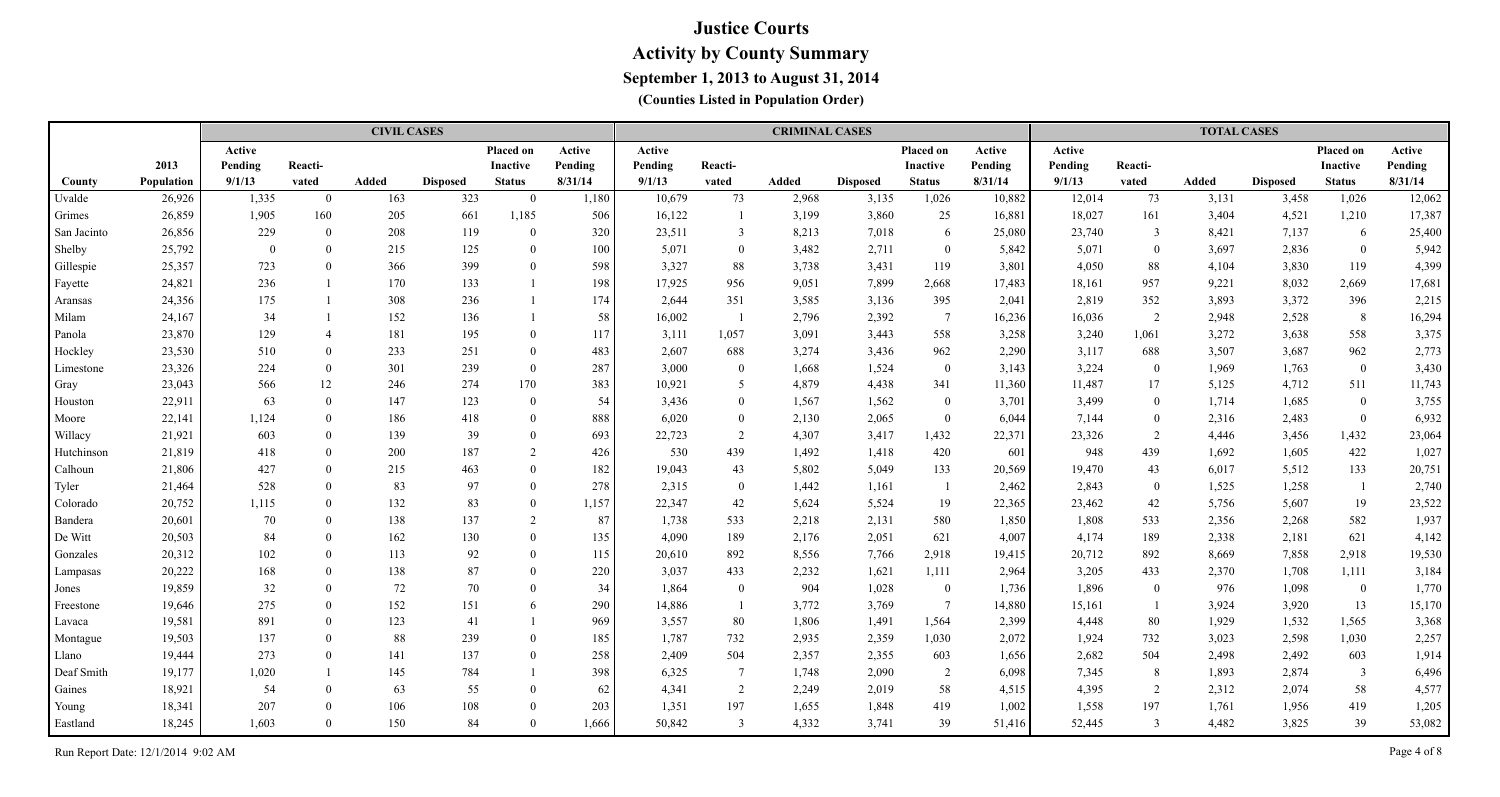|           |            |                 |                | <b>CIVIL CASES</b> |                 |                 |         |         |                | <b>CRIMINAL CASES</b> |                 |                 |         |         |                | <b>TOTAL CASES</b> |                 |                  |         |
|-----------|------------|-----------------|----------------|--------------------|-----------------|-----------------|---------|---------|----------------|-----------------------|-----------------|-----------------|---------|---------|----------------|--------------------|-----------------|------------------|---------|
|           |            | Active          |                |                    |                 | Placed on       | Active  | Active  |                |                       |                 | Placed on       | Active  | Active  |                |                    |                 | <b>Placed on</b> | Active  |
|           | 2013       | Pending         | Reacti-        |                    |                 | <b>Inactive</b> | Pending | Pending | Reacti-        |                       |                 | <b>Inactive</b> | Pending | Pending | Reacti-        |                    |                 | <b>Inactive</b>  | Pending |
| County    | Population | 9/1/13          | vated          | Added              | <b>Disposed</b> | <b>Status</b>   | 8/31/14 | 9/1/13  | vated          | Added                 | <b>Disposed</b> | <b>Status</b>   | 8/31/14 | 9/1/13  | vated          | Added              | <b>Disposed</b> | <b>Status</b>    | 8/31/14 |
| Frio      | 18,065     | 82              | $\Omega$       | 89                 | 58              | $\Omega$        | 129     | 34,552  | $\mathbf{0}$   | 5,679                 | 6,931           | $\overline{0}$  | 33,326  | 34,634  | $\overline{0}$ | 5,768              | 6,989           | $\bf{0}$         | 33,455  |
| Bosque    | 17,855     | 377             | $\theta$       | 118                | 103             | $\Omega$        | 377     | 9,399   | 143            | 2,102                 | 2,141           | 100             | 9,217   | 9,776   | 143            | 2,220              | 2,244           | 100              | 9,594   |
| Falls     | 17,493     | 208             | $\theta$       | 109                | 101             | $\Omega$        | 226     | 4,101   | 88             | 1,170                 | 1,339           | 155             | 4,086   | 4,309   | 88             | 1,279              | 1,440           | 155              | 4,312   |
| Scurry    | 17,302     | 1,719           | $\mathbf{0}$   | 126                | 89              | $\Omega$        | 1,755   | 7,601   | 753            | 3,279                 | 3,253           | 724             | 7.662   | 9,320   | 753            | 3,405              | 3,342           | 724              | 9,417   |
| Burleson  | 17,169     | 58              | $\mathbf{0}$   | 99                 | 64              | $\Omega$        | 93      | 10,166  | $\overline{4}$ | 1,890                 | 1,633           | $\overline{4}$  | 10,423  | 10,224  | $\overline{4}$ | 1,989              | 1,697           | $\overline{4}$   | 10,516  |
| Andrews   | 16,799     | 77              | 2              | 102                | 89              |                 | 94      | 3,704   | 237            | 1,303                 | 1,486           | 63              | 3,557   | 3,781   | 239            | 1,405              | 1,575           | 64               | 3,651   |
| Leon      | 16,742     | 25              | $\theta$       | 126                | 109             | $\Omega$        | 41      | 14,079  | $\Omega$       | 4,120                 | 4,175           | $\overline{0}$  | 13,955  | 14,104  | $\overline{0}$ | 4,246              | 4,284           | $\overline{0}$   | 13,996  |
| Lee       | 16,628     | 247             | $\theta$       | 171                | 130             | $\theta$        | 281     | 8,039   | $\Omega$       | 4,834                 | 4,303           | $\mathbf{0}$    | 8,567   | 8,286   | $\overline{0}$ | 5,005              | 4,433           | $\overline{0}$   | 8,848   |
| Robertson | 16,486     | 33              | $\theta$       | 99                 | 117             | $\Omega$        | 18      | 10,349  | $\theta$       | 3,949                 | 3,860           | 27              | 10,437  | 10,382  | $\overline{0}$ | 4,048              | 3,977           | 27               | 10,455  |
| Pecos     | 15,697     | 1,360           | $\theta$       | 116                | 146             | $\theta$        | 1,377   | 20,539  | $\mathbf{0}$   | 6,381                 | 5,426           | $\overline{0}$  | 21,458  | 21,899  | $\overline{0}$ | 6,497              | 5,572           | $\overline{0}$   | 22,835  |
| Karnes    | 15,081     | 168             | $\theta$       | 62                 | 69              | $\Omega$        | 199     | 5,826   | 133            | 5,662                 | 3,472           | 327             | 7,920   | 5,994   | 133            | 5,724              | 3,541           | 327              | 8,119   |
| Nolan     | 15,037     | 253             | $\theta$       | 123                | 84              | $\Omega$        | 293     | 6,536   | 11             | 2,235                 | 2,898           | 537             | 6,322   | 6,789   | 11             | 2,358              | 2,982           | 537              | 6,615   |
| Jackson   | 14,591     | 68              | $\Omega$       | 191                | 160             | $\Omega$        | 83      | 51,139  | 358            | 1,701                 | 2,089           | 329             | 7,276   | 51,207  | 358            | 1,892              | 2,249           | 329              | 7,359   |
| Trinity   | 14,393     | 1,077           | $\overline{4}$ | 151                | 90              | 3               | 1,149   | 2,838   | 599            | 1,440                 | 1,364           | 465             | 2,054   | 3,915   | 603            | 1,591              | 1,454           | 468              | 3,203   |
| Zapata    | 14,390     | 47              |                | 70                 | 30              | $\theta$        | 93      | 26,151  | $\overline{0}$ | 4,754                 | 1,372           | 10              | 29,593  | 26,198  | $\overline{1}$ | 4,824              | 1,402           | 10               | 29,686  |
| Newton    | 14,140     | 236             | $\theta$       | 78                 | 20              | $\overline{0}$  | 272     | 7,160   | 129            | 2,029                 | 2,386           | 139             | 6,797   | 7,396   | 129            | 2,107              | 2,406           | 139              | 7,069   |
| Reeves    | 13,965     | 1,239           | $\Omega$       | 170                | 87              | 732             | 1,315   | 3,278   | $\overline{0}$ | 3,810                 | 2,518           |                 | 4,640   | 4,517   | $\mathbf{0}$   | 3,980              | 2,605           | 733              | 5,955   |
| Dawson    | 13,810     | 476             | $\Omega$       | 176                | 133             |                 | 518     | 4,694   | 137            | 1,798                 | 1,549           | 558             | 4,584   | 5,170   | 137            | 1,974              | 1,682           | 559              | 5,102   |
| Madison   | 13,781     | 1,046           | $\Omega$       | 112                | 31              | $\overline{3}$  | 1,126   | 9,521   | $\bf{0}$       | 3,586                 | 2,902           | $\overline{2}$  | 10,197  | 10,567  | $\mathbf{0}$   | 3,698              | 2,933           | $5\overline{)}$  | 11,323  |
| Lamb      | 13,775     | 98              | 2              | 79                 | 72              | $\mathbf{1}$    | 108     | 3,477   | 94             | 1,321                 | 1,550           | 476             | 2,879   | 3,575   | 96             | 1,400              | 1,622           | 477              | 2,987   |
| Comanche  | 13,623     | 733             | $\Omega$       | 86                 | 59              |                 | 757     | 6,324   | 304            | 1,102                 | 1,198           | 417             | 6,135   | 7,057   | 304            | 1,188              | 1,257           | 418              | 6,892   |
| Callahan  | 13,525     | 152             | $\Omega$       | 105                | 85              | $\Omega$        | 181     | 8,319   | 220            | 3,058                 | 2,699           | 797             | 8,368   | 8,471   | 220            | 3,163              | 2,784           | 797              | 8,549   |
| Wilbarger | 13,131     | 36              | $\theta$       | 124                | 112             | $\Omega$        | 38      | 10,918  | $\mathbf{0}$   | 2,015                 | 2,465           | $\bf{0}$        | 10,705  | 10,954  | $\mathbf{0}$   | 2,139              | 2,577           | $\overline{0}$   | 10,743  |
| Morris    | 12,834     | 384             | 15             | 88                 | 81              | 15              | 587     | 4,378   | 107            | 1,155                 | 842             | 118             | 4,649   | 4,762   | 122            | 1,243              | 923             | 133              | 5,236   |
| Terry     | 12,743     | 80              | $\Omega$       | 105                | 103             | $\theta$        | 21      | 4,231   | $\overline{0}$ | 2,521                 | 2,157           | $\bf{0}$        | 4,605   | 4,311   | $\overline{0}$ | 2,626              | 2,260           | $\mathbf{0}$     | 4,626   |
| Red River | 12,470     | 607             | $\Omega$       | 87                 | 73              | $\Omega$        | 556     | 806     | 317            | 1,007                 | 1,049           | 248             | 775     | 1,413   | 317            | 1,094              | 1,122           | 248              | 1,331   |
| Camp      | 12,413     | 405             | $\Omega$       | 107                | 113             | $\Omega$        | 353     | 2,929   | $\theta$       | 1,000                 | 859             | $\overline{4}$  | 3,046   | 3,334   | $\overline{0}$ | 1,107              | 972             | $\overline{4}$   | 3,399   |
| Zavala    | 12,156     | 157             | $\Omega$       | 21                 | 11              | $\Omega$        | 168     | 16,065  | $\theta$       | 6,269                 | 3,499           | $\overline{0}$  | 18,860  | 16,222  | $\overline{0}$ | 6,290              | 3,510           | $\overline{0}$   | 19,028  |
| Live Oak  | 11,867     | 140             | $\Omega$       | 55                 | 121             | $\Omega$        | 70      | 16,687  | $\theta$       | 7,477                 | 7,116           | 14              | 17,092  | 16,827  | $\overline{0}$ | 7,532              | 7,237           | 14               | 17,162  |
| Duval     | 11,640     | $7\phantom{.0}$ | $\Omega$       | 71                 | 43              | 6               | 30      | 4,236   | $\mathbf{0}$   | 2,149                 | 196             | $\bf{0}$        | 5,494   | 4,243   | $\overline{0}$ | 2,220              | 239             | 6                | 5,524   |
| Ward      | 11,244     | 33              | $\Omega$       | 82                 | 77              | $\Omega$        | 39      | 6,642   | 204            | 2,566                 | 2,118           | 245             | 7,082   | 6,675   | 204            | 2,648              | 2,195           | 245              | 7,121   |
| Rains     | 11,065     | 59              | $\Omega$       | 83                 | 56              | $\Omega$        | 86      | 674     | 119            | 881                   | 984             | 342             | 522     | 733     | 119            | 964                | 1,040           | 342              | 608     |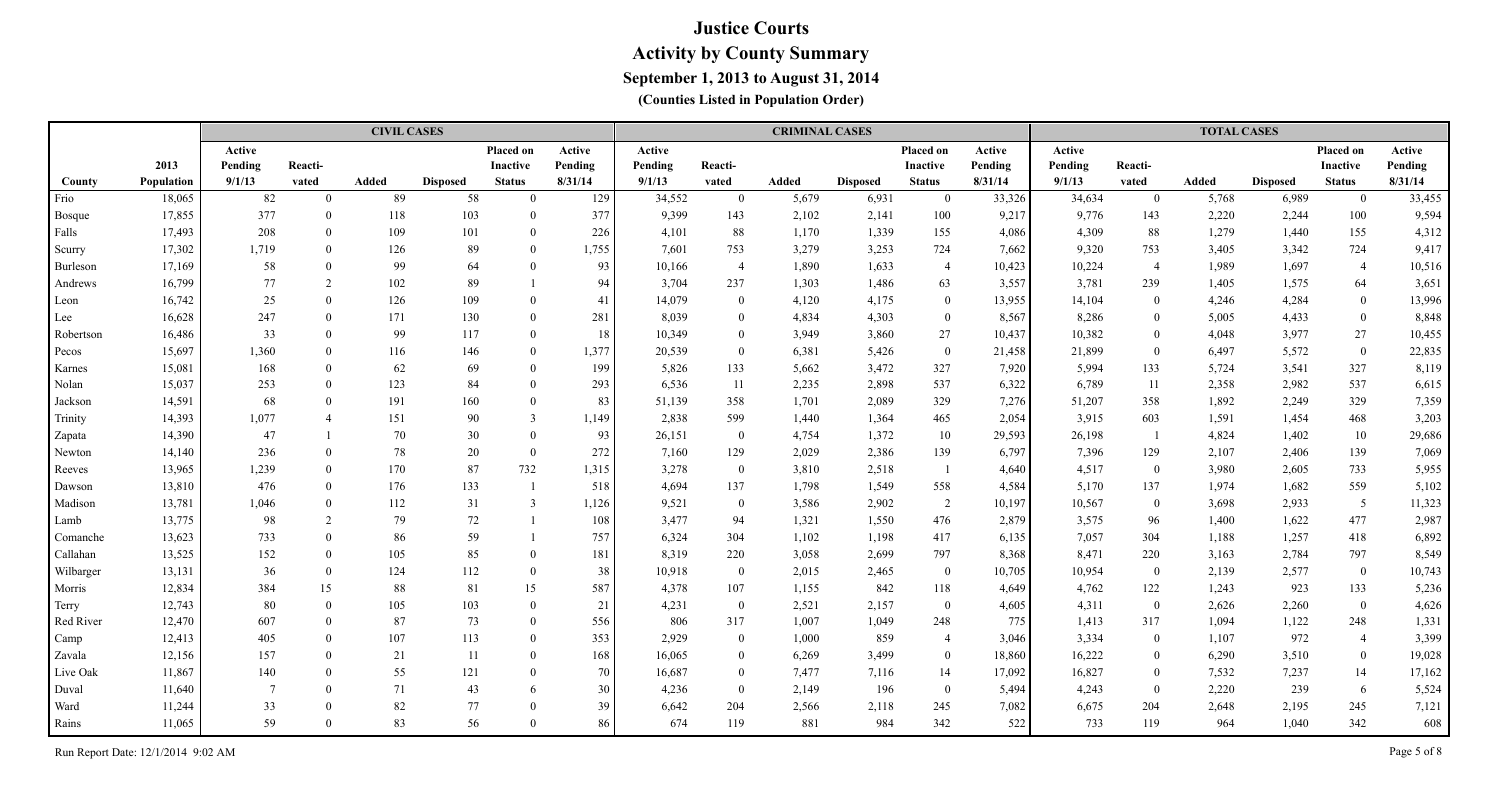|                 |            |              |              | <b>CIVIL CASES</b> |                 |                |                 |         |                | <b>CRIMINAL CASES</b> |                 |                  |                 |          |                | <b>TOTAL CASES</b> |                 |                |              |
|-----------------|------------|--------------|--------------|--------------------|-----------------|----------------|-----------------|---------|----------------|-----------------------|-----------------|------------------|-----------------|----------|----------------|--------------------|-----------------|----------------|--------------|
|                 |            | Active       |              |                    |                 | Placed on      | Active          | Active  |                |                       |                 | Placed on        | Active          | Active   |                |                    |                 | Placed on      | Active       |
|                 | 2013       | Pending      | Reacti-      |                    |                 | Inactive       | Pending         | Pending | Reacti-        |                       |                 | <b>Inactive</b>  | Pending         | Pending  | Reacti-        |                    |                 | Inactive       | Pending      |
| County          | Population | 9/1/13       | vated        | Added              | <b>Disposed</b> | <b>Status</b>  | 8/31/14         | 9/1/13  | vated          | Added                 | <b>Disposed</b> | <b>Status</b>    | 8/31/14         | 9/1/13   | vated          | Added              | <b>Disposed</b> | <b>Status</b>  | 8/31/14      |
| Dimmit          | 10,897     | 443          | $\mathbf{0}$ | 60                 | 151             | $\Omega$       | 181             | 9,977   | 26             | 6,364                 | 4,984           | 711              | 12,519          | 10,420   | 26             | 6,424              | 5,135           | 711            | 12,700       |
| Ochiltree       | 10,806     | 3,035        | $\theta$     | 225                | 214             | $\theta$       | 3,042           | 1,697   | 5              | 2,004                 | 1,786           | 2                | 1,772           | 4,732    | 5              | 2,229              | 2,000           | 2              | 4,814        |
| Blanco          | 10,723     | 124          | $\Omega$     | 46                 | 36              | $\theta$       | 135             | 1,932   | 47             | 2,257                 | 2,774           | 21               | 1,739           | 2,056    | 47             | 2,303              | 2,810           | 21             | 1,874        |
| Franklin        | 10,660     | 103          | $\Omega$     | 99                 | 92              | $\theta$       | 46              | 2,126   | 313            | 1,617                 | 1,600           | 373              | 2,139           | 2,229    | 313            | 1,716              | 1,692           | 373            | 2,185        |
| Clay            | 10,473     | 17           | $\Omega$     | 33                 | $\theta$        | $\theta$       | 50 <sup>°</sup> | 3,130   | 607            | 2,217                 | 2,513           | 1,006            | 2,438           | 3,147    | 607            | 2,250              | 2,513           | 1,006          | 2,488        |
| Sabine          | 10,361     | 58           | $\Omega$     | 66                 | 49              | $\theta$       | 70              | 877     | 155            | 1,116                 | 1,271           | 486              | 557             | 935      | 155            | 1,182              | 1,320           | 486            | 627          |
| Runnels         | 10,309     | 117          | $\Omega$     | 57                 | 26              | $\theta$       | 148             | 1,773   | $\overline{0}$ | 633                   | 742             | $\mathbf{0}$     | 1,673           | 1,890    | $\bf{0}$       | 690                | 768             | $\bf{0}$       | 1,821        |
| Marion          | 10,235     | 285          | $\Omega$     | 95                 | 71              | $\theta$       | 300             | 8,904   | 46             | 1,801                 | 1,985           | 48               | 8,687           | 9,189    | 46             | 1,896              | 2,056           | 48             | 8,987        |
| Parmer          | 9,965      | 404          | $\Omega$     | 31                 | 38              | $\theta$       | 381             | 5,267   | $\overline{0}$ | 1,198                 | 1,298           |                  | 5,179           | 5,671    | $\bf{0}$       | 1,229              | 1,336           | 1              | 5,560        |
| Mitchell        | 9,402      | 580          |              | 85                 | $78\,$          |                | 592             | 4,945   | 12             | 2,077                 | 1,972           | $\mathbf{0}$     | 5,142           | 5,525    | 13             | 2,162              | 2,050           | 1              | 5,734        |
| Brewster        | 9,286      | 401          | $\Omega$     | 61                 | 24              | 2              | 435             | 625     | $\mathfrak{Z}$ | 720                   | 662             | 44               | 1,285           | 1,026    | 3              | 781                | 686             | 46             | 1,720        |
| <b>Stephens</b> | 9,247      | 604          | $\Omega$     | 57                 | 28              | $\Omega$       | 633             | 1,461   | $\overline{0}$ | 540                   | 454             | 3                | 1,546           | 2,065    | $\overline{0}$ | 597                | 482             | $\overline{3}$ | 2,179        |
| Jack            | 8,957      | 73           | $\Omega$     | 53                 | 48              | $\Omega$       | 79              | 2,452   | $\theta$       | 995                   | 1,212           | $\overline{0}$   | 2,457           | 2,525    | $\overline{0}$ | 1,048              | 1,260           | $\bf{0}$       | 2,536        |
| San Augustine   | 8,769      | 483          | $\theta$     | 56                 | 121             | $\theta$       | 418             | 6,064   | 11             | 875                   | 935             | 11               | 6,000           | 6,547    | 11             | 931                | 1,056           | 11             | 6,418        |
| Archer          | 8,681      | $\mathbf{Q}$ | $\Omega$     | 19                 | -6              | $\theta$       | 11              | 700     | 15             | 1,597                 | 1,345           | $\overline{0}$   | 569             | 709      | 15             | 1,616              | 1,351           | $\bf{0}$       | 580          |
| Somervell       | 8,658      | 161          | $\Omega$     | 51                 | 30              | $\theta$       | 179             | 1,807   | 20             | 1,891                 | 1,784           | $\overline{4}$   | 2,029           | 1,968    | 20             | 1,942              | 1,814           | $\overline{4}$ | 2,208        |
| Coleman         | 8,543      |              |              |                    |                 |                |                 |         |                |                       |                 |                  |                 | $\theta$ | $\theta$       | $\overline{0}$     | $\overline{0}$  | $\bf{0}$       | $\theta$     |
| McCulloch       | 8,330      | 854          | $\Omega$     | 40                 | 67              | $\theta$       | 815             | 3,508   | $\overline{0}$ | 2,277                 | 2,007           | $\boldsymbol{0}$ | 3,809           | 4,362    | $\theta$       | 2,317              | 2,074           | $\mathbf{0}$   | 4,624        |
| Hamilton        | 8,310      | 225          | $\Omega$     | 56                 | 37              | $\overline{0}$ | 236             | 598     | 119            | 927                   | 937             | 25               | 764             | 823      | 119            | 983                | 974             | 25             | 1,000        |
| Yoakum          | 8,184      | 69           |              | 33                 | 42              | $\theta$       | 64              | 141     | 140            | 1,017                 | 976             | 57               | 263             | 210      | 144            | 1,050              | 1,018           | 57             | 327          |
| Castro          | 8,030      | $\Omega$     |              | 66                 | 28              | 22             | 19              | 3,573   | $\mathbf{0}$   | 992                   | 821             | $\mathbf{0}$     | 3,744           | 3,573    | $\overline{1}$ | 1,058              | 849             | 22             | 3,763        |
| Swisher         | 7,763      | 549          | $\Omega$     | 17                 | 17              | $\overline{0}$ | 1,889           | 5,767   | $\mathbf{0}$   | 971                   | 740             | $\mathbf{0}$     | 5,998           | 6,316    | $\overline{0}$ | 988                | 757             | $\overline{0}$ | 7,887        |
| Winkler         | 7,606      | 18           | $\Omega$     | 45                 | $42\,$          | $\theta$       | 21              | 286     | 11             | 615                   | 504             | $\mathfrak{Z}$   | 413             | 304      | 11             | 660                | 546             | $\overline{3}$ | 434          |
| Goliad          | 7,465      | 26           | $\Omega$     | 45                 | 45              | $\theta$       | 19              | 1,159   | 440            | 1,975                 | 2,050           | 530              | 1,045           | 1,185    | 440            | 2,020              | 2,095           | 530            | 1,064        |
| La Salle        | 7,369      | 89           |              | 30                 | 26              | $\theta$       | 93              | 40,557  | $\mathbf{0}$   | 6,615                 | 5,586           | $\overline{0}$   | 46,658          | 40,646   | $\overline{0}$ | 6,645              | 5,612           | $\bf{0}$       | 46,751       |
| Refugio         | 7,305      | 31           | $\Omega$     | 43                 | 40              | $\Omega$       | 35              | 8,586   | 931            | 5,894                 | 5,943           | 2,529            | 7,854           | 8,617    | 931            | 5,937              | 5,983           | 2,529          | 7,889        |
| <b>Brooks</b>   | 7,237      | 21           | $\Omega$     | 153                | 23              | $\theta$       | 171             | 20,057  | $\mathbf{0}$   | 1,852                 | 1,682           | $\mathbf{0}$     | 20,918          | 20,078   | $\overline{0}$ | 2,005              | 1,705           | $\bf{0}$       | 21,089       |
| Presidio        | 7,201      | 314          | $\Omega$     | 13                 | 94              | $\theta$       | 230             | 5,636   | 6              | 918                   | 1,092           | $\overline{0}$   | 5,488           | 5,950    | 6              | 931                | 1,186           | $\mathbf{0}$   | 5,718        |
| Bailey          | 7,114      | 131          | $\Omega$     | 35                 | 52              | $\theta$       | 130             | 2,863   | $\overline{0}$ | 1,523                 | 979             | $\overline{0}$   | 3,417           | 2,994    | $\overline{0}$ | 1,558              | 1,031           | $\bf{0}$       | 3,547        |
| Childress       | 7,095      | 430          | $\Omega$     | 51                 | 23              | $\theta$       | $\vert 0 \vert$ | 14,074  | 230            | 3,665                 | 4,481           | $\overline{0}$   | $\vert 0 \vert$ | 14,504   | 230            | 3,716              | 4,504           | $\bf{0}$       | $\mathbf{0}$ |
| Dallam          | 7,057      | 149          | $\Omega$     | 64                 | 58              | $\theta$       | 153             | 1,310   | 12             | 1,236                 | 1,144           | $\overline{0}$   | 1,418           | 1,459    | 12             | 1,300              | 1,202           | $\bf{0}$       | 1,571        |
| Garza           | 6,317      | 138          | $\Omega$     | 41                 | 29              | $\Omega$       | 154             | 3,329   | 116            | 1,764                 | 1,664           | 336              | 3,204           | 3,467    | 116            | 1.805              | 1,693           | 336            | 3,358        |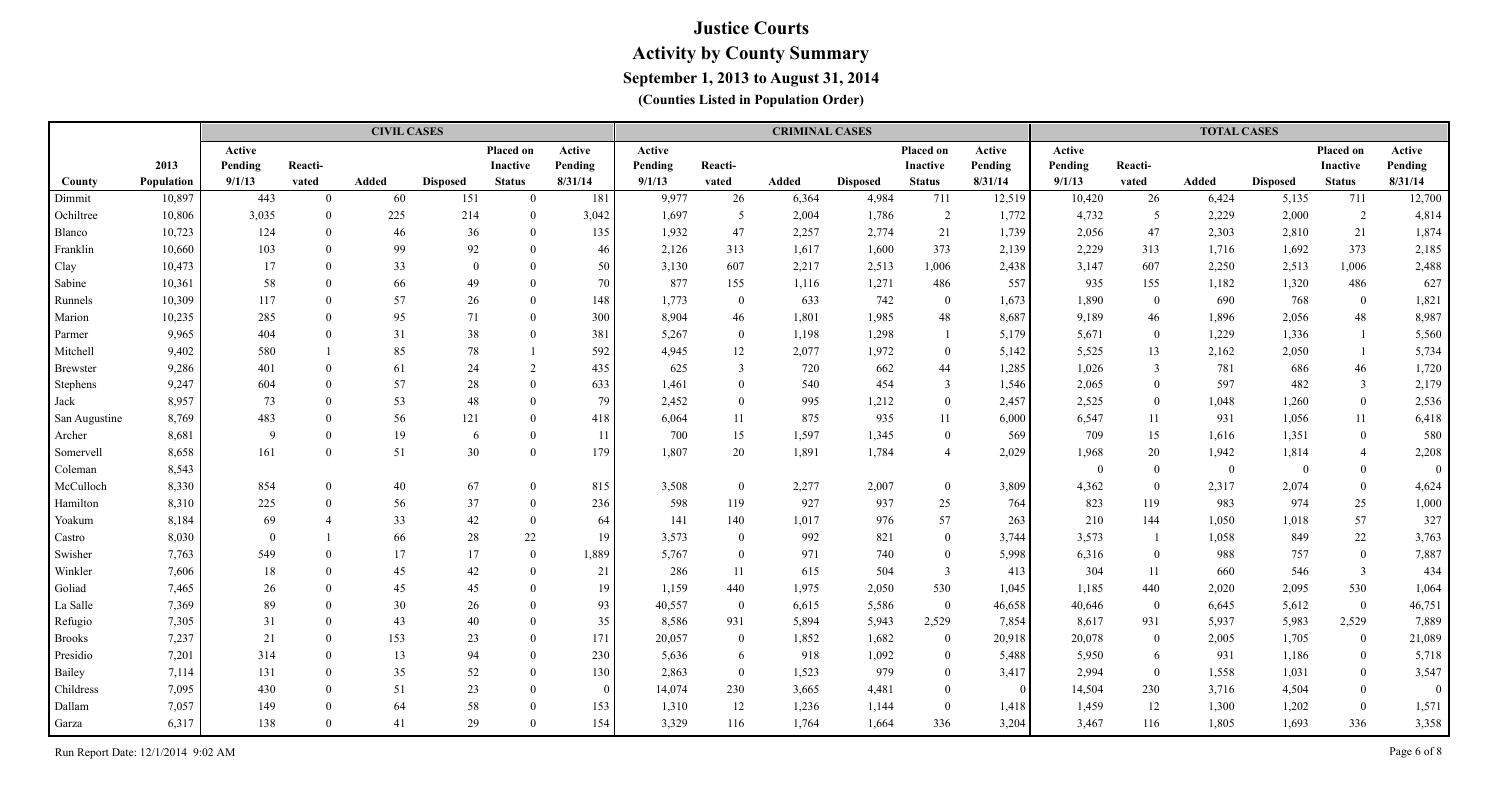|             |            |                          |          | <b>CIVIL CASES</b> |                 |               |                 |         |                | <b>CRIMINAL CASES</b> |                 |                  |         |         |                | <b>TOTAL CASES</b> |                 |                |         |
|-------------|------------|--------------------------|----------|--------------------|-----------------|---------------|-----------------|---------|----------------|-----------------------|-----------------|------------------|---------|---------|----------------|--------------------|-----------------|----------------|---------|
|             |            | Active                   |          |                    |                 | Placed on     | Active          | Active  |                |                       |                 | Placed on        | Active  | Active  |                |                    |                 | Placed on      | Active  |
|             | 2013       | Pending                  | Reacti-  |                    |                 | Inactive      | Pending         | Pending | Reacti-        |                       |                 | Inactive         | Pending | Pending | Reacti-        |                    |                 | Inactive       | Pending |
| County      | Population | 9/1/13                   | vated    | Added              | <b>Disposed</b> | <b>Status</b> | 8/31/14         | 9/1/13  | vated          | Added                 | <b>Disposed</b> | <b>Status</b>    | 8/31/14 | 9/1/13  | vated          | Added              | <b>Disposed</b> | <b>Status</b>  | 8/31/14 |
| Floyd       | 6,230      | 842                      | $\Omega$ | 14                 | $\Omega$        | $\Omega$      | 864             | 1,138   | $\overline{0}$ | 358                   | 392             | $\overline{0}$   | 1,102   | 1,980   | $\overline{0}$ | 372                | 401             | $\bf{0}$       | 1,966   |
| Hartley     | 6,100      | 88                       | $\Omega$ | 21                 | -8              | $\Omega$      | 96              | 1,128   | 319            | 1,292                 | 1,494           | 263              | 969     | 1,216   | 319            | 1,313              | 1,502           | 263            | 1,065   |
| San Saba    | 6,012      | 76                       |          | 41                 | 47              | $\Omega$      | 74              | 425     | 98             | 385                   | 438             | 112              | 358     | 501     | 98             | 426                | 485             | 112            | 432     |
| Carson      | 6,010      | 36                       | $\Omega$ | 22                 | 18              | $\theta$      | 39              | 12,403  | $\mathbf{0}$   | 1,504                 | 1,592           | $\mathbf{0}$     | 12,317  | 12,439  | $\overline{0}$ | 1,526              | 1,610           | $\bf{0}$       | 12,356  |
| Crosby      | 5,991      | 39                       |          | 43                 | 27              | $\Omega$      | 50              | 551     | 20             | 1,003                 | 495             | 141              | 928     | 590     | 20             | 1,046              | 522             | 141            | 978     |
| Haskell     | 5,875      | 231                      | $\Omega$ | 23                 | 16              | $\Omega$      | 238             | 4,396   | $\overline{0}$ | 1,285                 | 1,207           | $\overline{0}$   | 4,546   | 4,627   | $\bf{0}$       | 1,308              | 1,223           | $\overline{0}$ | 4,784   |
| Wheeler     | 5,751      | 45                       | $\Omega$ | 23                 | 17              | $\theta$      | 90              | 8,564   | 57             | 4,574                 | 4,430           | 184              | 8,619   | 8,609   | 57             | 4,597              | 4,447           | 184            | 8,709   |
| Lynn        | 5,723      | $\theta$                 |          |                    | 3               | $\Omega$      | $\vert 9 \vert$ | 512     | $\overline{0}$ | 224                   | 228             | $\overline{0}$   | 508     | 512     | $\mathbf{0}$   | 231                | 231             | $\overline{0}$ | 517     |
| Hansford    | 5,555      | 255                      |          | 27                 | 10              | $\Omega$      | 260             | 493     | $\mathfrak{Z}$ | 691                   | 584             | 6                | 600     | 748     | $\overline{3}$ | 718                | 594             | 6              | 860     |
| Martin      | 5,312      | 18                       |          | 14                 |                 | $\Omega$      | 34              | 4,421   | $\theta$       | 1,714                 | 1,756           | $\overline{0}$   | 4,433   | 4,439   | $\mathbf{0}$   | 1,728              | 1,757           | $\overline{0}$ | 4,467   |
| Jim Hogg    | 5,245      | 24                       |          |                    | $\Omega$        | $\Omega$      | 31              | 13,340  | $\mathbf{0}$   | 1,727                 | 1,229           | $\overline{0}$   | 13,838  | 13,364  | $\overline{0}$ | 1,734              | 1,229           | $\mathbf{0}$   | 13,869  |
| Delta       | 5,238      | 75                       |          | 46                 | 38              | $\Omega$      | 108             | 2,521   | $\overline{0}$ | 432                   | 364             | $\mathbf{0}$     | 2,568   | 2,596   | $\bf{0}$       | 478                | 402             | $\overline{0}$ | 2,676   |
| Mills       | 4,907      | 17                       |          | 24                 | 12              | $\Omega$      | 27              | 1,548   | 43             | 1,158                 | 1,136           | 241              | 1,353   | 1,565   | 43             | 1,182              | 1,148           | 241            | 1,380   |
| Crane       | 4,773      | 12                       |          | 15                 | 18              | $\Omega$      | $\mathbf{Q}$    | 2,193   | $\theta$       | 603                   | 684             | $\overline{0}$   | 2,127   | 2,205   | $\overline{0}$ | 618                | 702             | $\bf{0}$       | 2,136   |
| Kimble      | 4,481      | 55                       |          | 23                 | 14              | $\Omega$      | 62              | 28,375  | $\theta$       | 7,961                 | 7,792           | $\theta$         | 28,412  | 28,430  | $\theta$       | 7,984              | 7,806           | $\bf{0}$       | 28,474  |
| Hemphill    | 4,158      | 62                       |          | 32                 | 19              | $\Omega$      | 75              | 665     | $\theta$       | 835                   | 948             | $\theta$         | 552     | 727     | $\theta$       | 867                | 967             | $\bf{0}$       | 627     |
| Mason       | 4,128      |                          |          | 13                 | 10              | $\theta$      |                 | 3,368   | $\Omega$       | 1,316                 | 1,285           | $\theta$         | 3,399   | 3,368   | $\theta$       | 1,329              | 1,295           | $\overline{0}$ | 3,403   |
| Concho      | 4,043      | $\overline{\phantom{0}}$ |          |                    | 8               | $\Omega$      |                 | 3,480   | $\Omega$       | 4,413                 | 3,754           | $\theta$         | 4,150   | 3,485   | $\Omega$       | 4,420              | 3,762           | $\overline{0}$ | 4,153   |
| Hardeman    | 4,016      | 24                       |          | 42                 | 31              | $\Omega$      | 38              | 203     | $\theta$       | 1,566                 | 1,563           | $\theta$         | 206     | 227     |                | 1,608              | 1,594           | $\mathbf{0}$   | 244     |
| Sutton      | 4,006      | $\mathbf{8}$             |          | 31                 | $26\,$          | $\Omega$      | 13              | 19,031  | $\theta$       | 5,380                 | 4,568           | $\theta$         | 20,180  | 19,039  | $\Omega$       | 5,411              | 4,594           | $\overline{0}$ | 20,193  |
| Fisher      | 3,856      | $\mathcal{R}$            |          | $\Omega$           | $\Omega$        | $\Omega$      | $\overline{3}$  | 350     | $\overline{0}$ | 487                   | 381             | $\mathbf{0}$     | 481     | 353     | $\overline{0}$ | 487                | 381             | $\overline{0}$ | 484     |
| Crockett    | 3,807      | 124                      |          | 46                 | 72              | $\Omega$      | 112             | 2,390   | 741            | 4,405                 | 4,050           | 1,124            | 2,433   | 2,514   | 741            | 4,451              | 4,122           | 1,124          | 2,545   |
| Knox        | 3,767      | 23                       |          | 16                 | 16              | $\Omega$      | 24              | 200     | 61             | 696                   | 640             | 117              | 204     | 223     | 61             | 712                | 656             | 117            | 228     |
| Baylor      | 3,614      | 282                      |          | 13                 | 14              | $\Omega$      | 280             | 5,364   | $\mathbf{0}$   | 639                   | 692             | $\boldsymbol{0}$ | 5,313   | 5,646   | $\overline{0}$ | 652                | 706             | $\overline{0}$ | 5,593   |
| Reagan      | 3,601      | -7                       |          | 17                 | 18              | $\Omega$      | 6               | 1,309   | 555            | 3,607                 | 3,237           | 1,711            | 412     | 1,316   | 555            | 3,624              | 3,255           | 1,711          | 418     |
| Kinney      | 3,586      | 26                       |          | 6                  | 13              | $\Omega$      | 20              | 7,101   | $\mathbf{0}$   | 3,558                 | 2,837           | $\bf{0}$         | 8,031   | 7,127   | $\overline{0}$ | 3,564              | 2,850           | $\bf{0}$       | 8,051   |
| Donley      | 3,522      | 284                      |          | 47                 | 25              |               | -5              | 5,796   | $\mathbf{0}$   | 2,510                 | 2,350           | 122              | 2,644   | 6,080   | $\overline{0}$ | 2,557              | 2,375           | 123            | 2,649   |
| Lipscomb    | 3,485      | 235                      |          | $7\phantom{.0}$    | -5              | $\Omega$      | 237             | 404     | 25             | 434                   | 421             | 24               | 411     | 639     | 25             | 441                | 426             | 24             | 648     |
| Shackelford | 3,375      | 125                      |          | 31                 | 31              | $\Omega$      | 151             | 1,520   | $\mathbf{0}$   | 938                   | 882             | $\mathbf{0}$     | 1,576   | 1,645   | $\Omega$       | 969                | 913             | $\mathbf{0}$   | 1,727   |
| Upton       | 3,372      | 52                       |          | 6                  | 15              | $\Omega$      | 43              | 2,169   | $\overline{1}$ | 1,980                 | 1,310           | 57               | 2,778   | 2,221   | $\overline{1}$ | 1,986              | 1,325           | 57             | 2,821   |
| Real        | 3,350      | 5                        |          | 6                  |                 | $\Omega$      | 10 <sup>1</sup> | 404     | 91             | 435                   | 456             | 79               | 426     | 409     | 91             | 441                | 461             | 79             | 436     |
| Hudspeth    | 3,318      | $\Omega$                 | $\Omega$ | -5                 | 2               | 2             | $\mathcal{D}$   | 22,468  | $\theta$       | 4,209                 | 2,624           | $\overline{1}$   | 24,270  | 22,468  | $\theta$       | 4,214              | 2,626           | $\overline{3}$ | 24,272  |